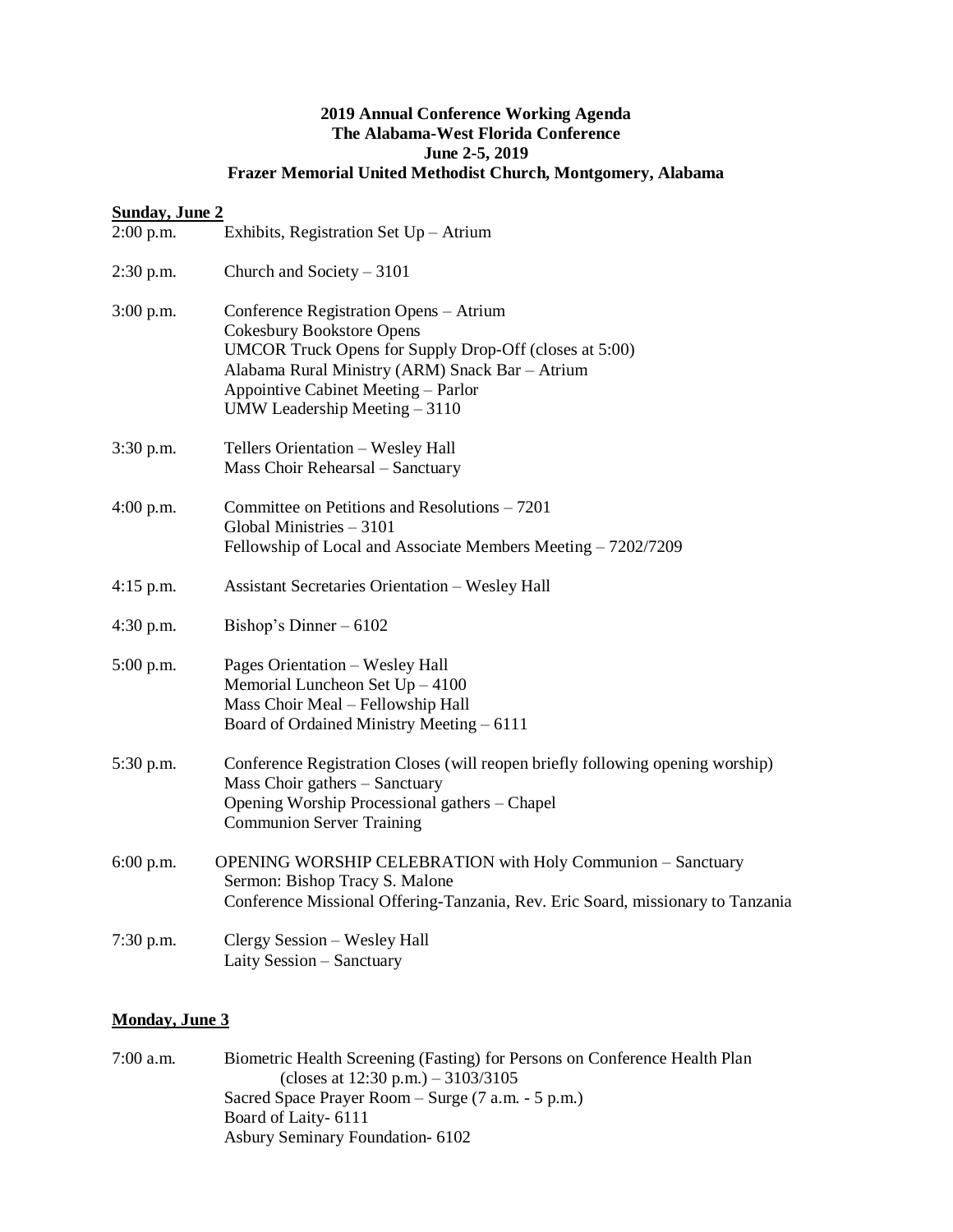| 7:30 a.m.    | UMCOR Truck Opens for Supply Drop-Off (closes at 12:30 p.m.)                                                                                                                                                                                                                      |
|--------------|-----------------------------------------------------------------------------------------------------------------------------------------------------------------------------------------------------------------------------------------------------------------------------------|
| 7:45 a.m.    | Conference Registration Opens (closes at 2:00 p.m.) – Atrium                                                                                                                                                                                                                      |
| 8:30 a.m.    | <b>OPENING WORSHIP - Wesley Hall</b><br>Sermon: Rev. Eric Soard                                                                                                                                                                                                                   |
| $9:30$ a.m.  | <b>CONFERENCE BUSINESS SESSION - Wesley Hall</b><br>Gathering Music<br>Hymn: And Are We Yet Alive<br>Opening Prayer: (assigned by Worship Team)                                                                                                                                   |
|              | Welcome from the Host District Superintendent – Rev. Sara Shaver                                                                                                                                                                                                                  |
|              | Opening Business and Organization of the Conference – Wesley Hall<br>Setting the "bar" of the Conference<br>Election of secretarial staff<br>Approval of the 2018 Conference Journal<br>Adoption of the 2019 Conference Working Agenda<br>Presentation of the 2019 Consent Agenda |
|              | Presentation on Parliamentary Procedure                                                                                                                                                                                                                                           |
|              | Committee on Standing Rules (to lay on the table overnight) – Shirley Woodie                                                                                                                                                                                                      |
|              | Committee on Resolutions and Petitions (to lay on the table overnight) –<br><b>Bill Richardson</b>                                                                                                                                                                                |
|              | General and Jurisdictional Conference voting procedures, practice, and take the first<br>ballot                                                                                                                                                                                   |
|              | Committee on Nominations – Rev. Ashley Davis                                                                                                                                                                                                                                      |
|              | Celebrating 40 years of the Alabama-West Florida Foundation                                                                                                                                                                                                                       |
|              | <b>Conference Announcements and Recess</b>                                                                                                                                                                                                                                        |
| $12:00$ p.m. | General Lunch - Fellowship Hall<br>Memorial Service Luncheon - 4100<br>Asbury Club Luncheon - 8110 North Gym<br>Wesley Heirs Luncheon $-6102$<br>Candler Club Luncheon - 6111<br>Duke Club Luncheon - 7203                                                                        |
| $1:30$ p.m.  | ORDER OF THE DAY – Memorial Service and Holy Communion – Sanctuary<br>Sermon: Dr. Dan Morris                                                                                                                                                                                      |
| $3:00$ p.m.  | <b>CONFERENCE BUSINESS SESSION - Wesley Hall</b><br>Gathering Music<br>Opening Prayer: Alexis Tibbets from the Committee on Episcopacy                                                                                                                                            |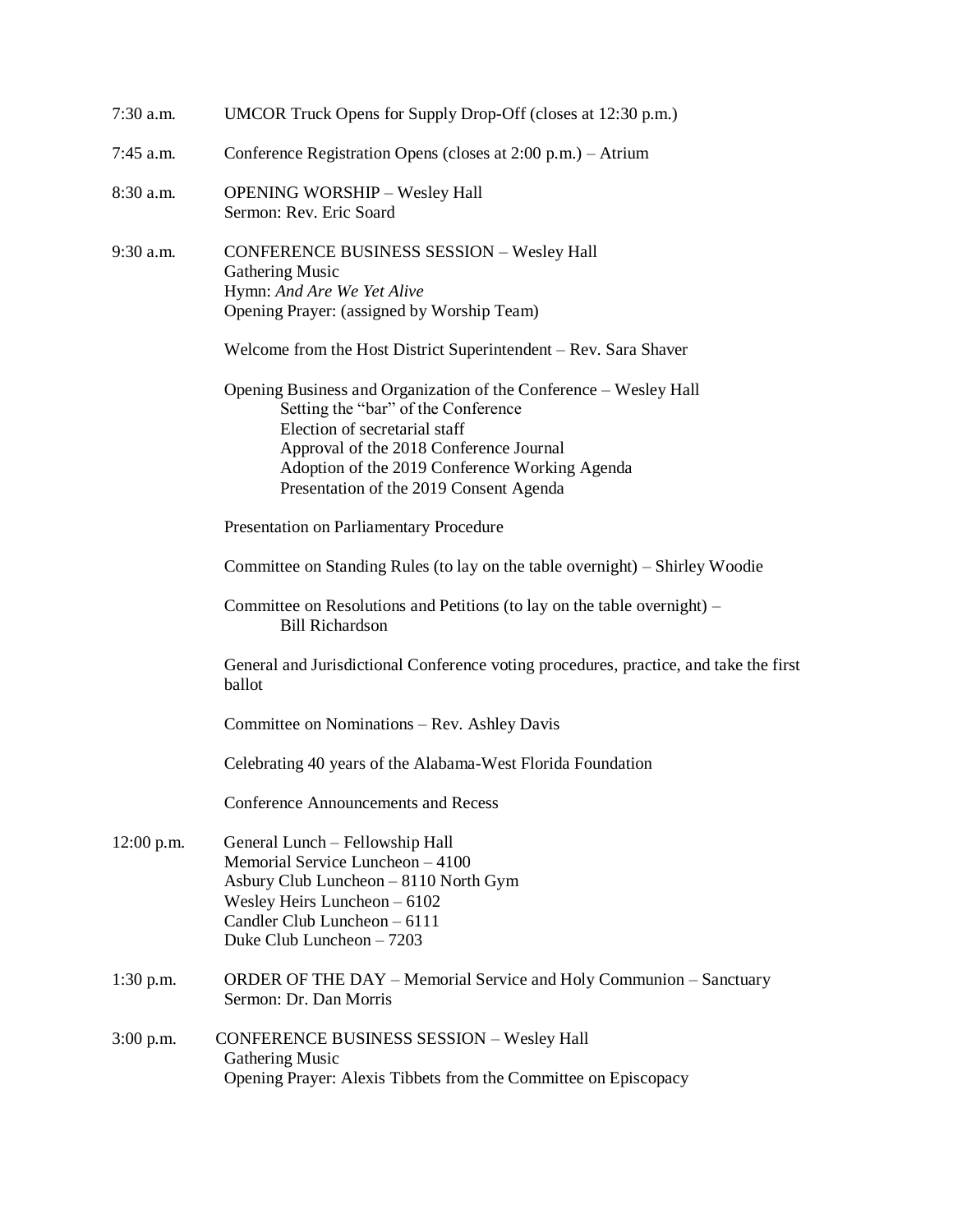Board of Ordained Ministry – Rev. Jim Sanders Recognition of Commissioning and Ordination classes Recognition of First-Time Licensed Local Pastors Recognition of Licensed Local Pastors who completed Course of Study Recognition of Clergy in Extension Ministries and Appointments Beyond the Local Church

(*Retirees gather in Parlor by 3:15*)

| $4:00$ p.m.     | ORDER OF THE DAY - Recognition of Retiring Clergy - Wesley Hall<br>Opening Prayer: Sarah Powell, Huntingdon College Student<br>Receiving Line for Retiring Clergy - Atrium                                                                                               |
|-----------------|--------------------------------------------------------------------------------------------------------------------------------------------------------------------------------------------------------------------------------------------------------------------------|
|                 | <b>Conference Announcements and Recess</b>                                                                                                                                                                                                                               |
| $5:00$ p.m.     | CFA Investment Committee - 6105                                                                                                                                                                                                                                          |
| 7:00 p.m.       | Service of Ordination & Commissioning - Montgomery First UMC<br>(Choral Concert at 6:20 p.m.)<br>Sermon: Bishop Tracy S. Malone<br>Music: Montgomery First UMC Choirs<br><b>Ministerial Education Fund Offering</b><br>Reception - Fellowship Hall, Montgomery First UMC |
| Tuesday, June 4 |                                                                                                                                                                                                                                                                          |
| 7:00 a.m.       | Sacred Space Prayer Room - Surge (7 a.m. - 5 p.m.)<br>$COSROW - 6111$<br>Deacon Breakfast - 6102<br>Biometric Health Screening (Fasting) for Persons on Conference Health Plan<br>(closes at $12:30$ p.m.) $-3103/3105$                                                  |
| $7:30$ a.m.     | UMCOR Truck Opens for Supply Drop-Off (closes at 12:30 p.m.)                                                                                                                                                                                                             |
| 7:45 a.m.       | Conference Registration Opens (closes at Noon) – Atrium                                                                                                                                                                                                                  |
| 8:30 a.m.       | <b>OPENING WORSHIP with Holy Communion - Wesley Hall</b><br>Sermon: Dr. Geoffrey Lentz                                                                                                                                                                                   |
| 9:30 a.m.       | <b>CONFERENCE BUSINESS SESSION - Wesley Hall</b><br><b>Gathering Music</b><br>Opening Prayer: (assigned by Worship Team)                                                                                                                                                 |
|                 | Report of the <i>Journal</i> Committee – Rev. Brennan Peacock                                                                                                                                                                                                            |
|                 | Action on Standing Rules - Shirley Woodie<br>Action on Resolutions and Petitions – Bill Richardson                                                                                                                                                                       |
|                 | <b>Conference Announcements and Recess</b>                                                                                                                                                                                                                               |
| 11:45 a.m.      | Clergy Spouses (active, retired, surviving) Gathering – FUMC, Montgomery                                                                                                                                                                                                 |
| 12:00 Noon      | General Lunch - Fellowship Hall<br>Cabinet - Parlor<br>Spiritual Formation - 7207/7209                                                                                                                                                                                   |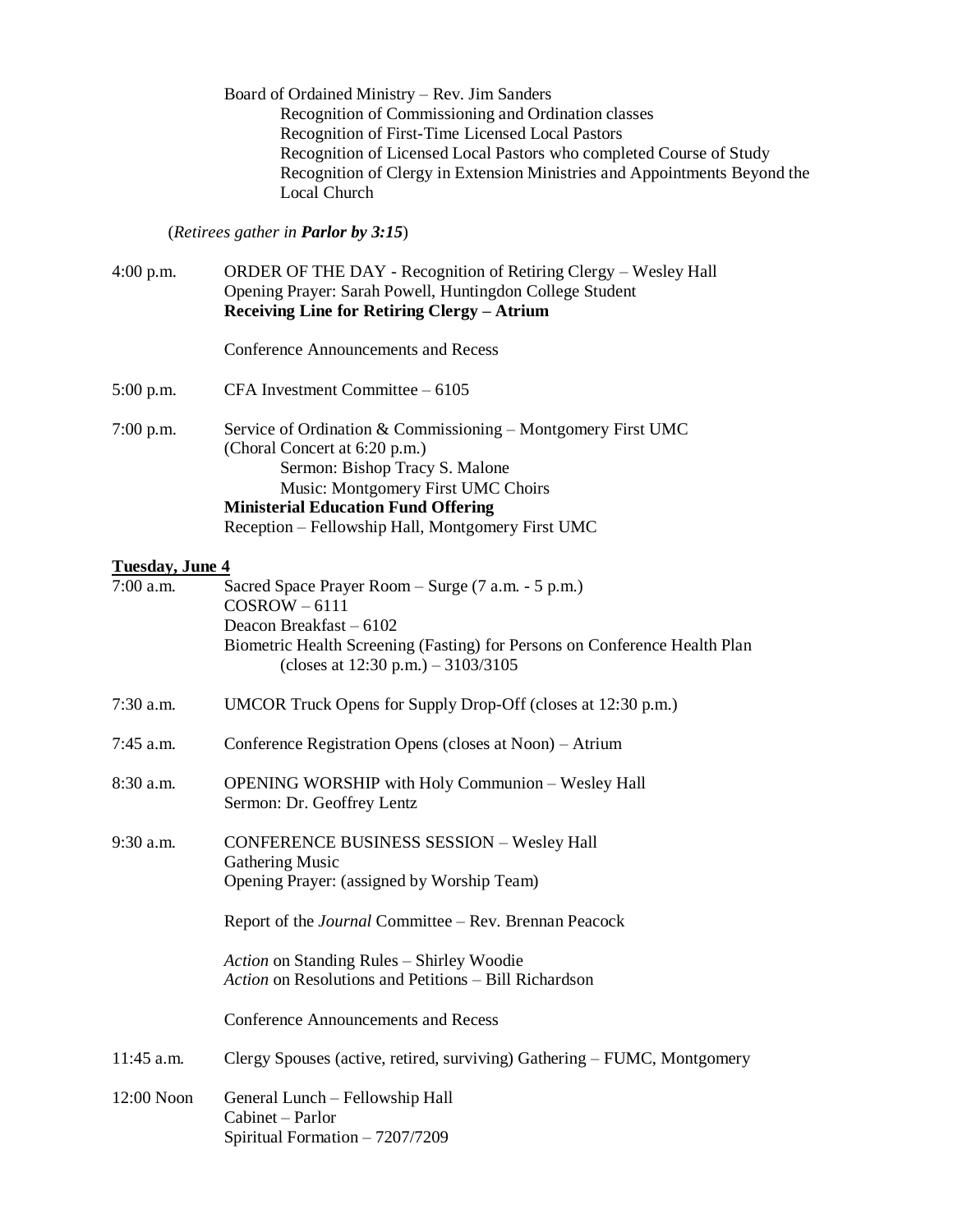|             | Birmingham-Southern Luncheon - 6111<br>Multicultural Ministries Luncheon (formerly SBC21 Luncheon) - 7208                                                                                                                                                                                                                                                                              |
|-------------|----------------------------------------------------------------------------------------------------------------------------------------------------------------------------------------------------------------------------------------------------------------------------------------------------------------------------------------------------------------------------------------|
| $1:30$ p.m. | <b>CONFERENCE BUSINESS SESSION - Wesley Hall</b>                                                                                                                                                                                                                                                                                                                                       |
|             | <b>Gathering Music</b><br>Opening Prayer: President Daniel B. Coleman, Birmingham-Southern College                                                                                                                                                                                                                                                                                     |
|             | <b>Connectional Ministries Video</b>                                                                                                                                                                                                                                                                                                                                                   |
|             | Honor Retirement of Alan Livingston for 27 Years of Service as Conference<br>Chancellor                                                                                                                                                                                                                                                                                                |
|             | Special Awards and Recognitions<br>Local Church Heritage Award -<br>Rev. Olivia Poole, Chair of Archives and History<br>One Matters Award - Rev. Lance Eiland,<br>Chair of Town and Country Commission<br>Francis Asbury Award - Rev. Jenni Hendrix,<br>Chair of Board of Higher Education and Campus Ministry<br>Mary Mildred Sullivan Award - President Cam West, Huntingdon College |
|             | UMW video                                                                                                                                                                                                                                                                                                                                                                              |
|             | Denman Evangelism Award - Division of Evangelism -<br>Rev. Larry Anderson<br>Alice Lee Award – COSROW – Ruth Ann Powers<br>Guardian of the Bell Award – UMCH – Blake Horne<br>Scholarship Award - United Methodist Connectional FCU<br>UMM Report- Allen Dunham, President of UMM                                                                                                      |
|             | Susanna Wesley Award - United Methodist Men<br>Bishop's Scouting Award – Vaughn Nichols                                                                                                                                                                                                                                                                                                |
|             | Laity Address- Beverly Maddox, Conference Lay Leader                                                                                                                                                                                                                                                                                                                                   |
|             | <b>Conference Announcements and Recess</b>                                                                                                                                                                                                                                                                                                                                             |
| $5:00$ p.m. | Laity Banquet- Mary Ellen Bullard Address - Fellowship Hall                                                                                                                                                                                                                                                                                                                            |
| $7:00$ p.m. | <b>CONFERENCE BUSINESS SESSION - Wesley Hall</b><br><b>Gathering Music</b><br>Opening Prayer: Steve Lewandowski, Executive Director of Blue Lake Camp                                                                                                                                                                                                                                  |
|             | Conference Board of Pension and Health Benefits -<br>Rev. Steve Reneau, Chair                                                                                                                                                                                                                                                                                                          |
|             | Commission on Equitable Compensation – Rev. W. Michael Cobb, Chair                                                                                                                                                                                                                                                                                                                     |
|             | Council on Finance and Administration – Beebe Frederick, Chair<br>2020 Conference Budget<br>Statistician's Report – Suzanne Krejcar<br>Conference Board of Trustees - Christy Crow                                                                                                                                                                                                     |